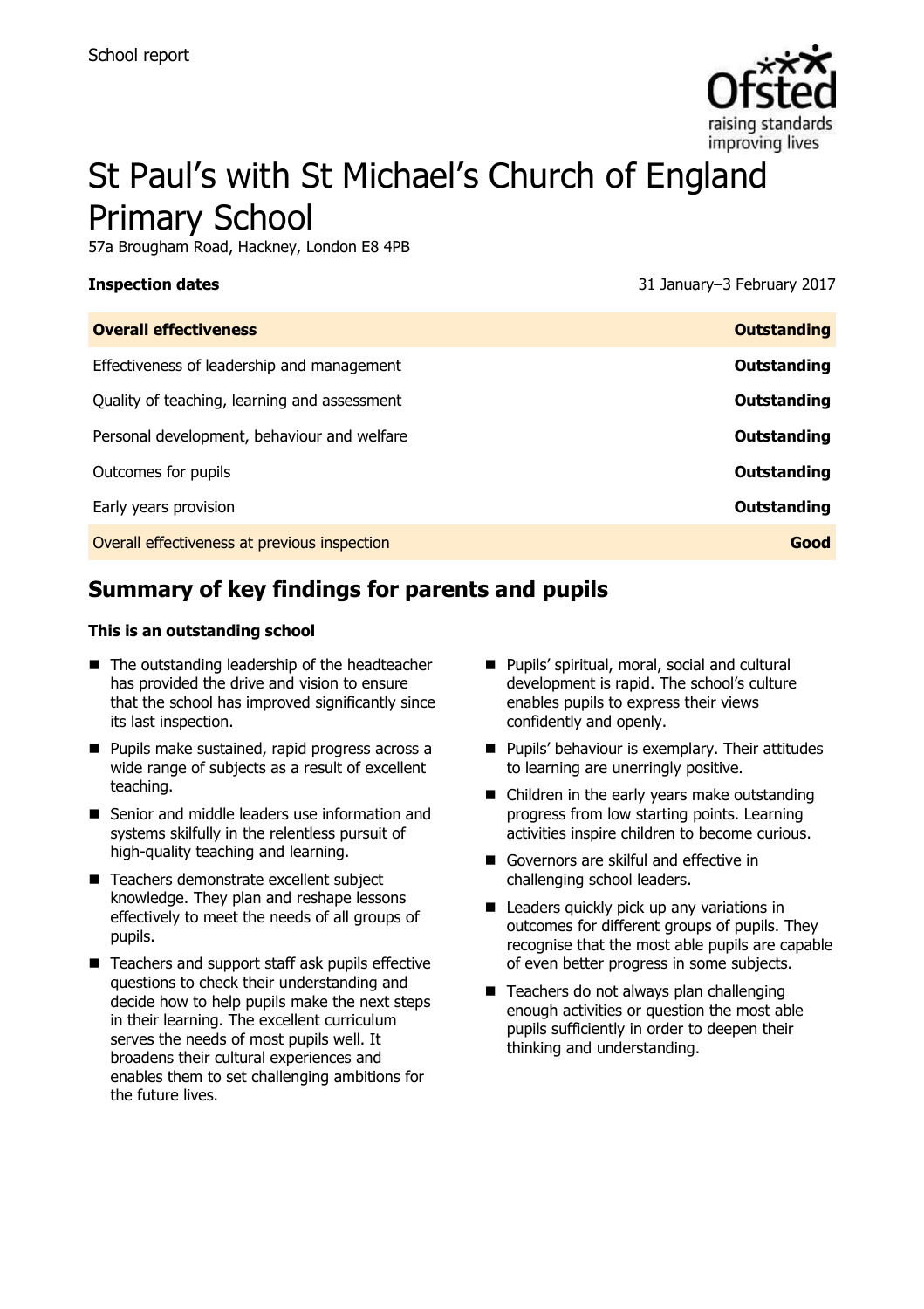

# **Full report**

### **What does the school need to do to improve further?**

- **Ensure that the questions teachers ask the most able pupils help them to think more** deeply about what they are being taught.
- Continue to develop the curriculum so that learning activities for the most able pupils are consistently challenging in all subjects.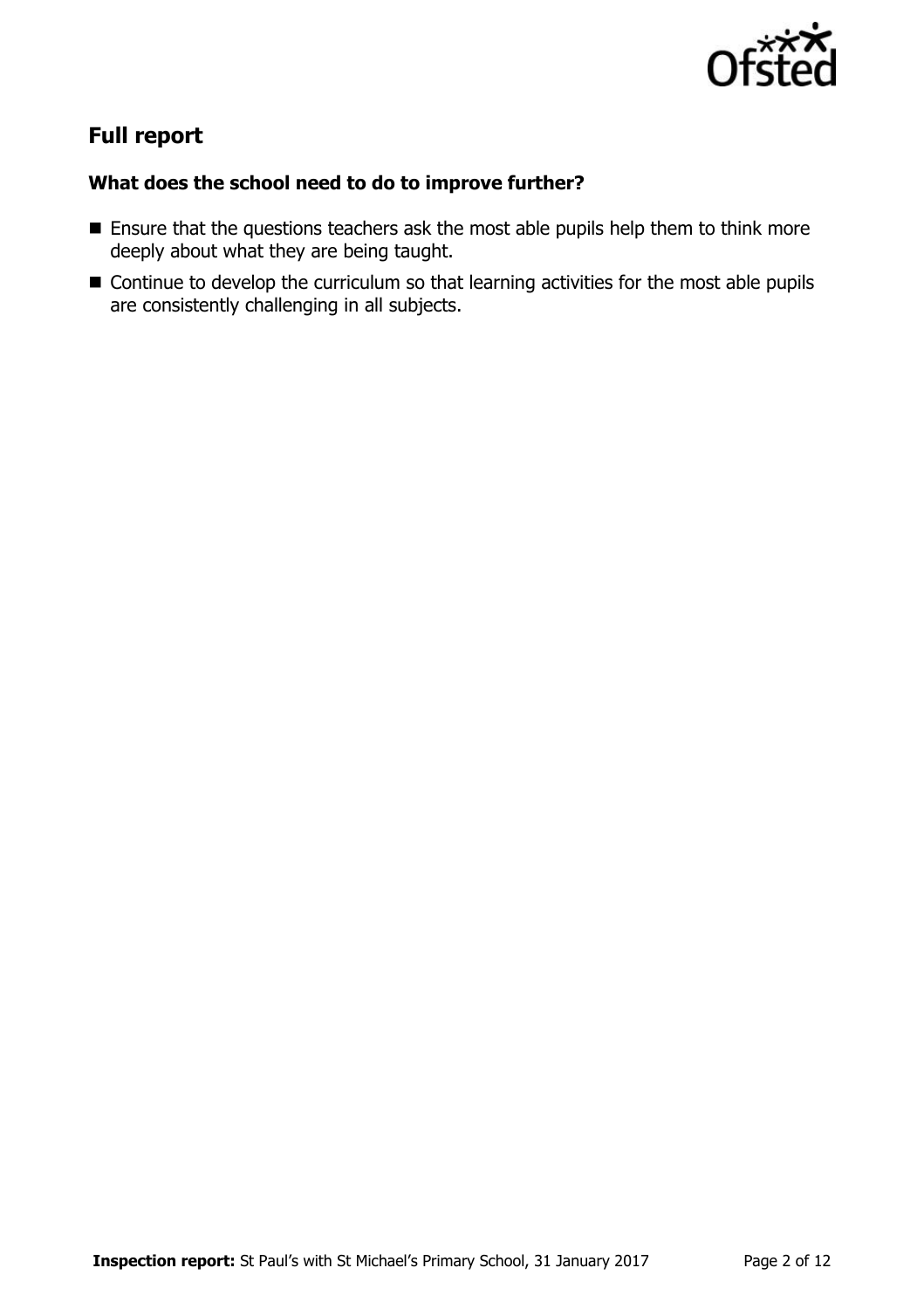

# **Inspection judgements**

### **Effectiveness of leadership and management COULDER COULDER OUTSTANDING**

- The headteacher communicates his high expectations and vision for the school's culture exceptionally clearly. He ensures that all members of the community understand and strive for a common goal. This collegiate approach to development, as the headteacher describes it, has ensured that the school has improved further since the last inspection. Staff and pupils are overwhelmingly positive about the impact of the work of leaders in securing this success.
- Leaders relentlessly maintain the impetus for sustaining and further developing a high standard of teaching. Middle leaders use information as skilfully as their senior colleagues to decide on priorities for teachers' training. They follow this up with sustained, regular monitoring to ensure that the training has had an impact. The result of this is a striking consistency of effective teaching across the whole school. Teachers new to the profession say that they are very well supported to understand and live up to the high expectations of their more experienced colleagues.
- Leaders' work to manage the performance of staff is seamlessly linked to their accurate and honest evaluation of pupils' outcomes. Teachers are expected to evaluate their own performance honestly and accurately. They possess the necessary skills to base this on evidence from a wide range of information about pupils' progress. Records of discussions between teachers and leaders about pupils' achievements demonstrate how these lead to effective action to ensure that the pace of pupils' learning remains brisk.
- Leaders have a wealth of reliable information to help them identify and tackle any underachievement promptly. This enables leaders to rethink next steps immediately if actions are not effective.
- Pupils who have special educational needs and/or disabilities make excellent progress as a result of effective decisions made by the leader responsible for these pupils. She ensures that funding is spent wisely on the actions and resources that are proven to make the most difference to pupils' outcomes. For example, a particular emphasis is placed on ensuring that teachers have the necessary skills and confidence to adapt learning for pupils with speech and language difficulties. The arrangements to obtain expert advice from specialist professionals are very effective in serving the needs of these pupils.
- Leaders use the pupil premium for disadvantaged pupils effectively to ensure that these pupils sustain good, and sometimes better, progress over time. Pupils whose attainment is low improves towards expected levels because of skilful teaching. Regular checks conducted by leaders help decide how well this funding is being used in the classroom. When leaders notice that the progress of a particular group of pupils dips, they use this funding well to take prompt, effective action. For example, the progress of the most able disadvantaged pupils was lower than expected in 2016. However, current pupils in this group are making excellent progress as a result of improvements that leaders have implemented.
- The broad and balanced curriculum provides excellent opportunities for pupils to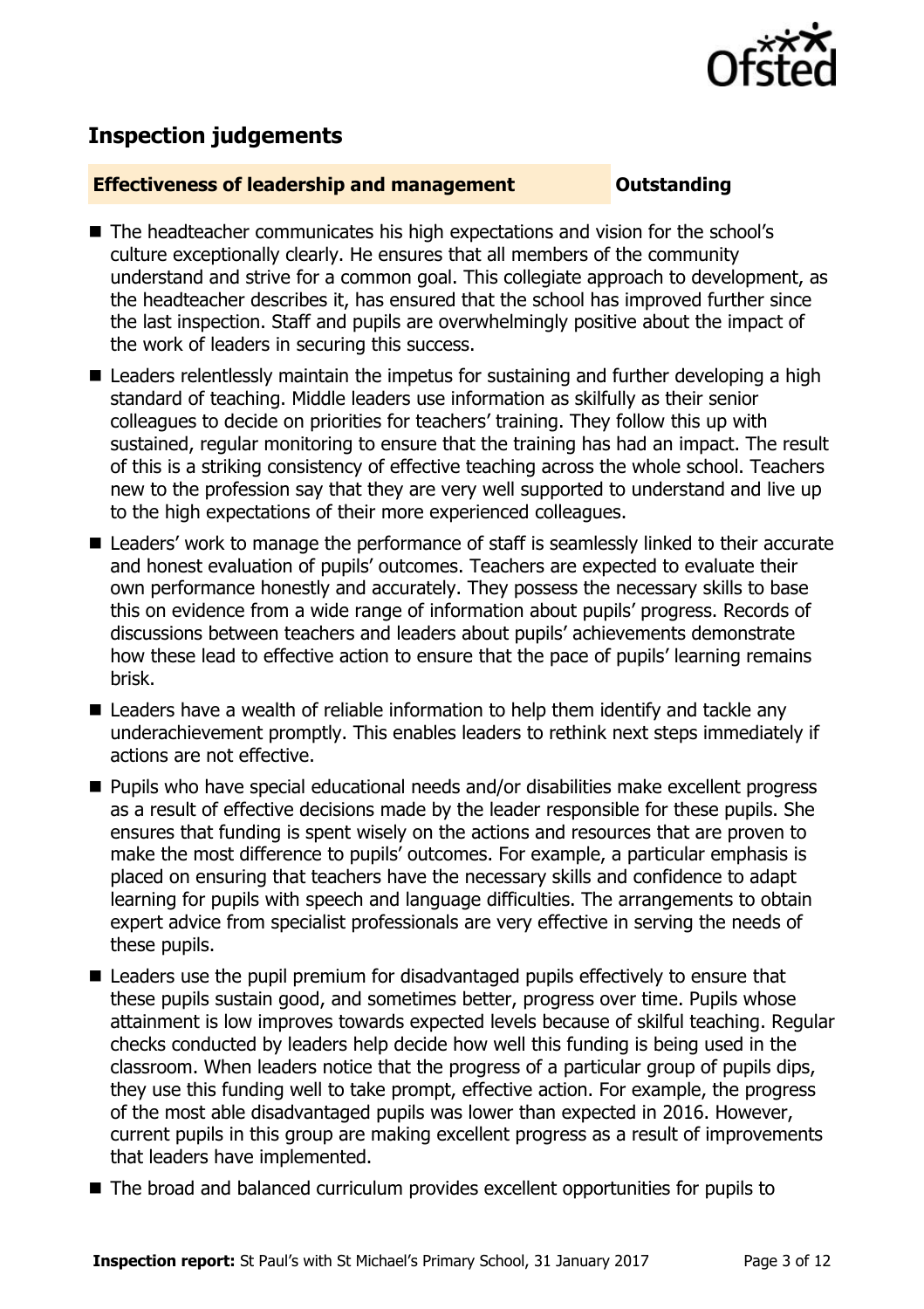

prepare for their future lives and widen their cultural experiences. Leaders have been very successful in creating a curriculum which sustains the interest of pupils. It encourages them to develop a curiosity about the wider world. For example, pupils in Year 1 work with the Globe Theatre to learn the story of Shakespeare's 'A winter's tale'. In music, pupils learn about styles and instruments used by musicians from a range of cultural backgrounds. This promotes pupils' spiritual, moral, social and cultural education extremely well.

- The school's work to help pupils understand British values is both effective and creative. For example, recent work with the National Portrait Gallery has enabled pupils to challenge stereotypes about what it means to be British.
- The additional sports funding is used imaginatively and very effectively by leaders to focus on key priorities such as tackling childhood obesity. Leaders use information effectively to determine the use of this funding. For example, their monitoring of attendance of pupils in after-school sports clubs has enabled leaders to use the funding effectively to improve girls' participation in sport.

### **Governance of the school**

- Governance is excellent. Governors have a diverse range of skills; they relentlessly strive to develop their own effectiveness. Their extensive first-hand knowledge of school life complements the accurate, extensive information they receive from school leaders. This enables governors to ask the right questions and pursue powerful lines of enquiry.
- Governors undertake a well-considered cycle of policy review. They ensure that effective procedures are in place to keep up to date with the latest guidance. These are developed in response to the school's priorities for improvement.
- Governors realise the importance of sustaining the capacity of leadership and demonstrate an excellent commitment to sustaining the high quality of education secured by leaders.

### **Safeguarding**

- The arrangements for safeguarding are effective.
- Leaders ensure that all staff receive appropriate training and remain vigilant to any concerns about pupils' well-being.
- Leaders demonstrate a good understanding of the risks which pupils may encounter both in and out of school. They have used their training about the 'Prevent' duty well to improve the curriculum. As a result, pupils develop greater resilience to the threat of them being adversely influenced by extremist views.
- Leaders' effective work to encourage a culture of discussing sensitive issues openly and honestly contributes well to the effectiveness of safeguarding. For example, pupils spoke passionately against discrimination and know who to turn to if they need help.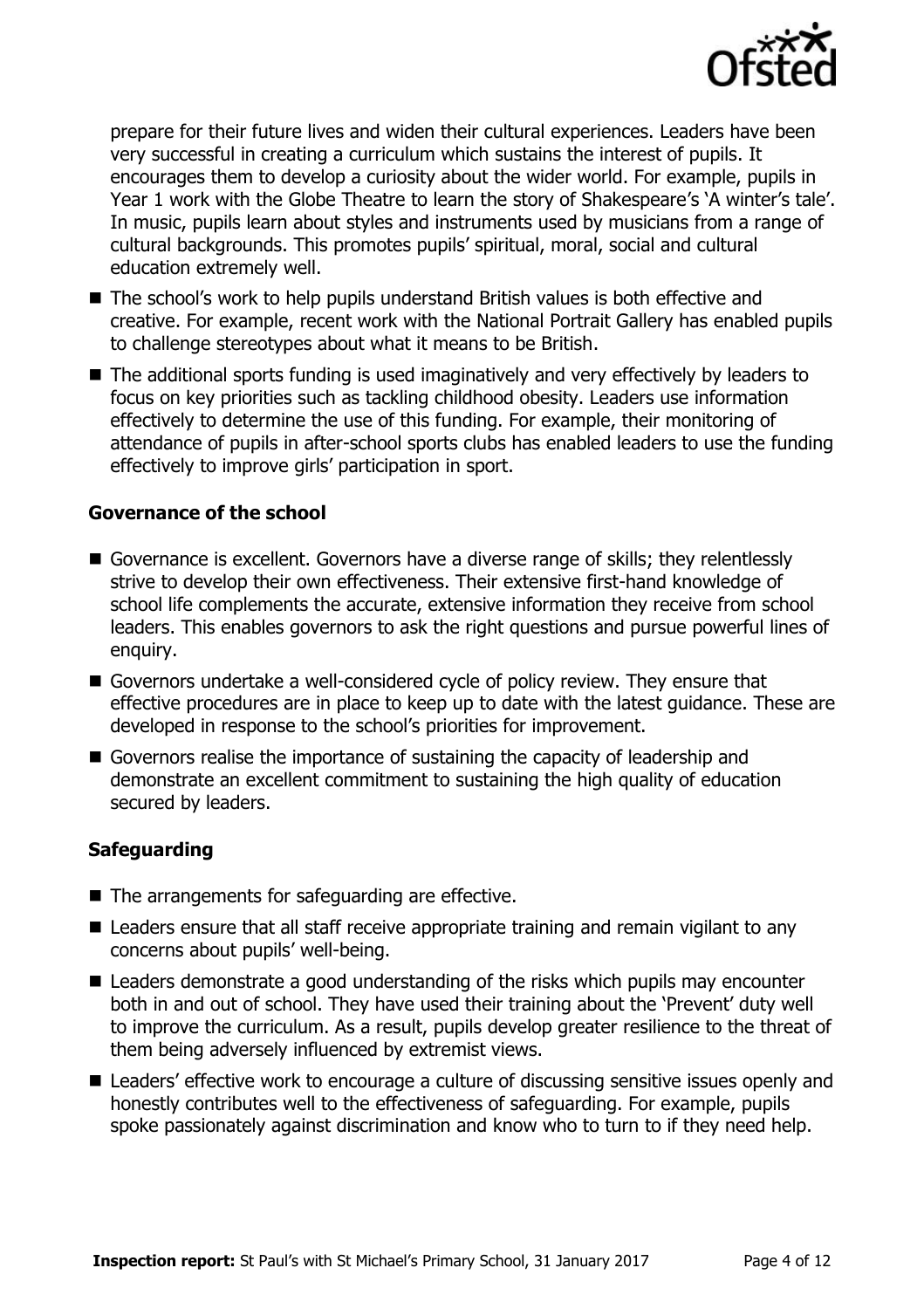

### **Quality of teaching, learning and assessment Outstanding**

- Teachers use assessment skilfully to set appropriate and inspiring work for pupils. As a result, across a wide range of subjects, pupils understand the progression in their learning and nearly all who are in danger of falling behind rapidly catch up.
- Teachers' excellent subject knowledge in most subjects gives them the skills and confidence to recognise when to help pupils, reorganise lessons or refocus the work of additional adults.
- Teachers notice when pupils are making mistakes or misunderstand new ideas. They provide very prompt guidance which enables pupils to improve quickly. This reassures the least able, helping them to overcome barriers and sustaining their enjoyment even when they find work difficult. Teachers are typically quick to pick up when the most able pupils are ready to attempt more difficult work or to apply their skills to more challenging situations. However, the challenge that teachers provide for these pupils in some subjects across the curriculum is sometimes not quite as effective.
- The teaching of phonics is effective and accurate. Books are cherished and show high levels of presentation. Recent training to help teachers improve provision for the most able pupils in reading lessons is being put to effective use. Teachers expect pupils to use examples from books to support their views. They insist on pupils' use of precise language in their written and verbal response to texts.
- Teachers are very skilled in ensuring that pupils understand how to improve their writing. Pupils' books are rich in examples of how pupils of all abilities have rapidly improved specific aspects of their writing. Teachers pick up which genres the most able pupils are less confident writing in and focus on these to help them develop greater consistency. Younger pupils make rapid progress in enriching their vocabulary and using punctuation for effect, due to the excellent teaching of writing in key stage 1.
- In mathematics, teachers explain calculation methods clearly and gauge levels of pupils' understanding accurately. Pupils' work shows that teachers are consistently effective in setting appropriate work to meet the needs of pupils. For example, the most able pupils are regularly challenged to create 'prove it' statements to explain their mathematical reasoning.
- Teachers' work to develop pupils' skills in science is very effective. For example, pupils in Year 5 learn how to discover for themselves which conditions speed up the rate of rusting. They also learn how to explain whether and why this is a reversible or an irreversible change to the materials they are investigating.
- Teachers set clear objectives for pupils who have special educational needs and/or disabilities, which focus precisely on helping them improve one step at a time. Teachers communicate effectively with support staff to ensure that learning in additional sessions is built on and reinforced in main lessons.
- Teachers and additional adults question pupils well, reacting to pupils' responses skilfully to reshape lessons and add more support or challenge. On occasion, some teachers use questions somewhat less skilfully with the most able pupils. Some questions do not focus sharply enough on prompting pupils to deepen their understanding.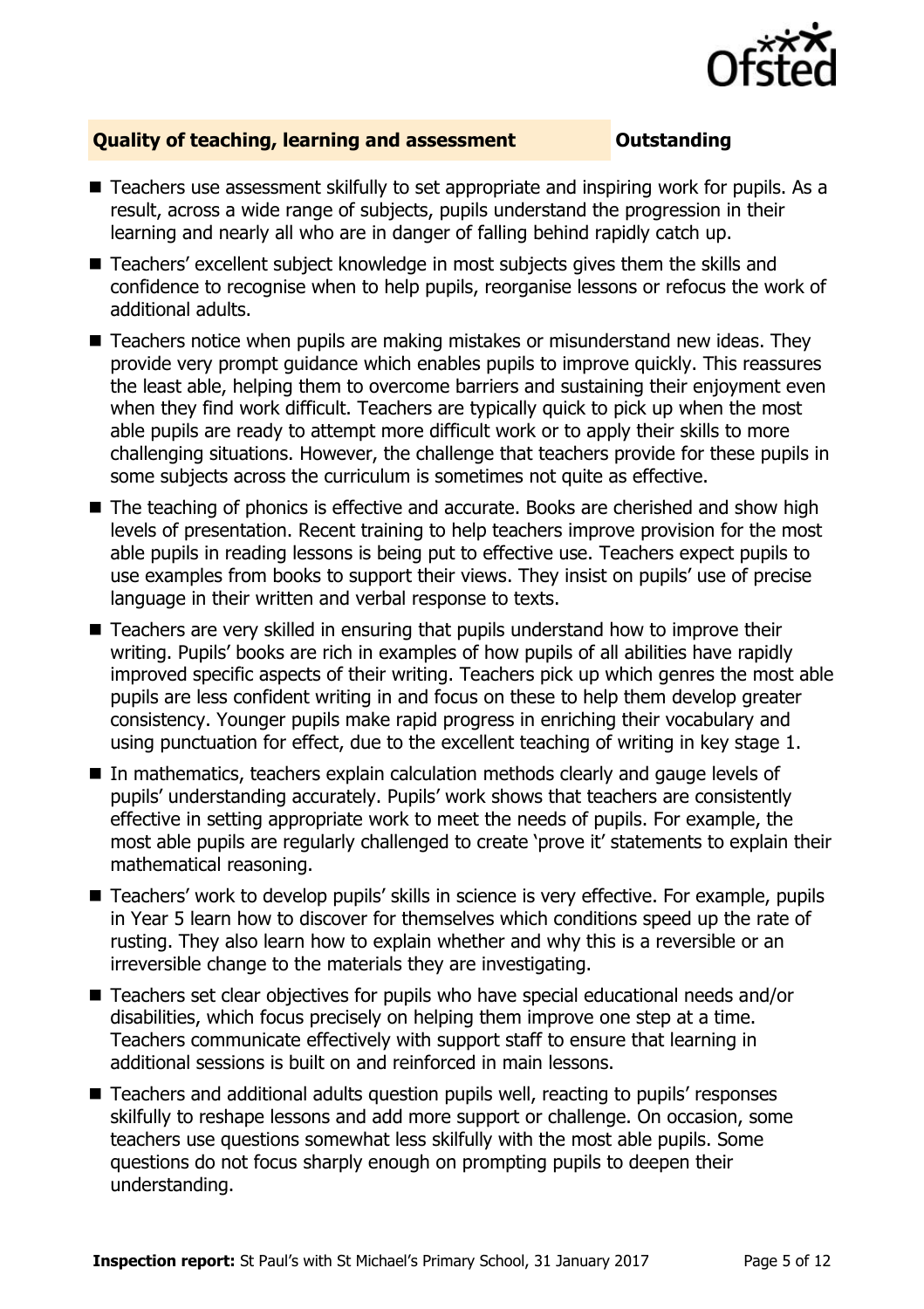

### **Personal development, behaviour and welfare <b>COUTS** Outstanding

#### **Personal development and welfare**

- The school's work to promote pupils' personal development and welfare is outstanding.
- Teachers provide effective opportunities for pupils less capable of controlling their feelings and behaviour to overcome these challenges.
- **Parents overwhelmingly agree that their children are extremely well supported in their** personal development. Pupils also agree with their parents' assessment.
- Diverse sporting and cultural opportunities encourage pupils to set challenging ambitions for their future lives. For example, the school provides an 'into university' programme which helps pupils aim for academic excellence.
- The arrangements for teaching pupils about e-safety are reviewed as teachers keep abreast of changes in the use of the internet and social media. As a result, concerns resulting from inappropriate use of technology are very rare.

#### **Behaviour**

- $\blacksquare$  The behaviour of pupils is outstanding.
- **Pupils demonstrate unerringly exemplary behaviour and attitudes. Pupils are self**motivated and committed to their learning in all subjects. This results from their secure grasp of the value of learning. As a result, rarely is a productive moment lost while children are in school.
- Pupils behave safely and with consideration to others during breaks and at lunchtime. Pupils relish the responsibilities they are given. They act as strong advocates for the school's values. For example, pupils speak proudly of their work as road safety officers.
- **Pupils learn and grow in confidence to discuss their views and feelings openly. They** learn skills such as how to reduce the potential for conflict in relationships as part of the curriculum. As a result, instances of bullying or other discriminatory behaviour are extremely rare and acted upon swiftly on the rare occasions when they arise.
- Attendance is in line with national rates. A small number of pupils continue to be persistently absent, including some disadvantaged pupils. However, relentless, effective work is improving their attendance rapidly in the current school year.

#### **Outcomes for pupils Outstanding**

- **Pupils make substantial and sustained progress from low starting points so that the** proportion reaching the expected standard by the end of Year 6 in reading, writing and mathematics is similar to that seen nationally.
- Outcomes for pupils in the Year 1 phonics check consistently match national averages. Disadvantaged pupils do as well as other pupils nationally. This represents outstanding progress from typically very low starting points on arrival in the early years.
- Disadvantaged pupils make similar progress to other pupils nationally. However, those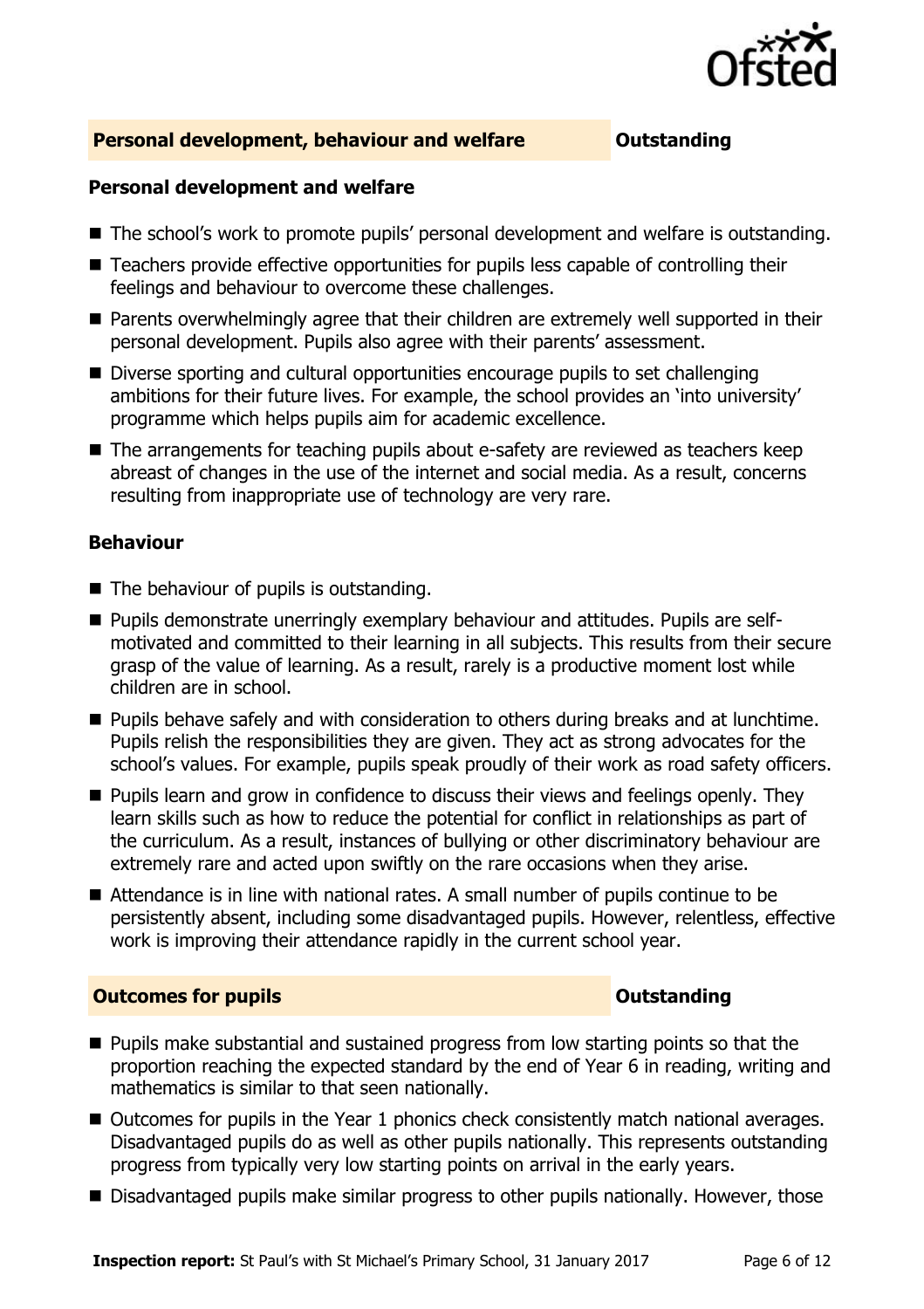

with low starting points in reading make exceptional progress over time.

- **Pupils make excellent progress in developing their writing skills. Work in books shows** the rapid pace with which pupils of all abilities develop a personal writing style and use a wide range of vocabulary.
- **Pupils quickly learn to read for meaning and pleasure. The most able can detect the** distinctive style and devices used by their favourite authors.
- Pupils who have special educational needs and/or disabilities make excellent progress from their various starting points. Each step in their progress is closely monitored to ensure that these pupils have firm foundations to build upon. Teachers use their detailed knowledge of individual pupils' needs to judge how best to challenge them.
- **Pupils who speak English as an additional language make good progress because of** the effective guidance they receive.
- Pupils' work across a range of subjects shows that standards are consistently high for most pupils. Opportunities for pupils' personal development are entwined with learning across the curriculum. As a result, they make strong progress and leave the school with exceptionally strong attitudes to learning.
- $\blacksquare$  The progress of the most able pupils over time is good. This includes the most able disadvantaged pupils. Provisional 2016 information suggested a dip in the progress of this group in reading and mathematics. However, this included a significant number of pupils relatively new to the school. Senior leaders immediately introduced more effective strategies to challenge the most able. Work seen during the inspection shows that this is working. However, leaders recognise that pupils who demonstrate high levels of ability in subjects across the wider curriculum could make even better progress.

#### **Early years provision CONSTANDING TO A RESEARCH CONSTANDING TO A RESEARCH CONSTANDING TO A RESEARCH CONSTANDING TO A RESEARCH CONSTANDING TO A RESEARCH CONSTANDING TO A RESEARCH CONSTANDING TO A RESEARCH CONSTANDING TO**

- Children make rapid and sustained progress from low starting points, particularly in their speech, language and communication. As a result, the proportion of children reaching a good level of development and well prepared for Year 1 is in line with national averages by the time they leave the Reception class.
- Members of staff know the children very well and compile detailed assessments drawing on a wide range of evidence. These are used in an expert manner to decide how to organise the setting and introduce challenge for the most able. The impact of the work is equally effective both indoors and outside. Leaders are currently focusing on increasing the participation of parents in these assessments, with some emerging success.
- The early years leader focuses on the correct priorities for improvement with a relentless drive for sustaining and developing the quality of teaching. For example, there has been a recent focus on using external specialists' guidance to improve the way teachers introduce new vocabulary to children with low starting points.
- Teachers introduce children to reading effectively. Phonics is skilfully taught and books are treasured in a way which helps children see reading as an important part of their everyday lives.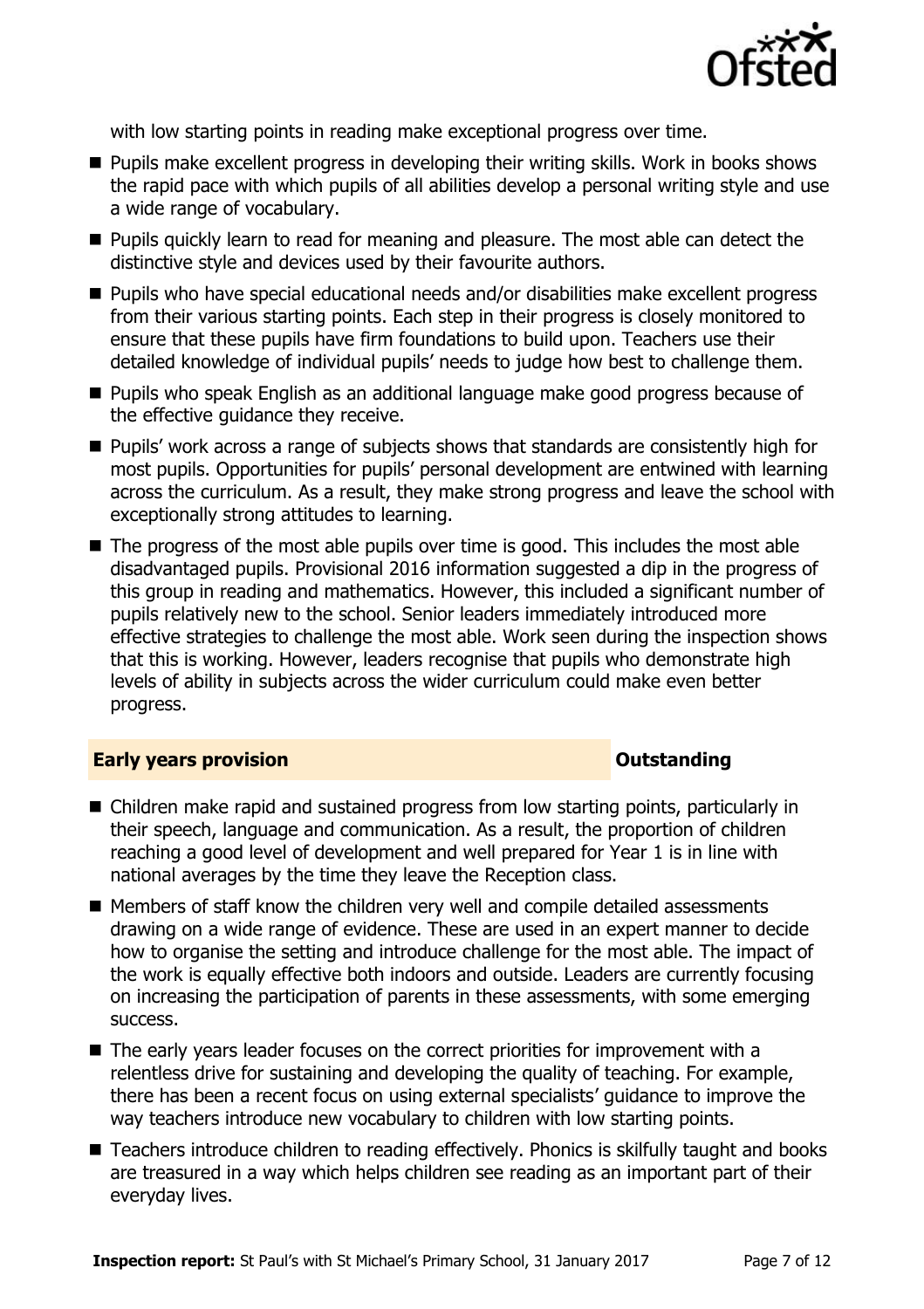

- The Reception class and Nursery abound with intriguing activities aimed at encouraging children to broaden their knowledge and understanding of the world. For example, each setting has a musical focus with a range of percussion instruments for children to experiment with. Children can talk about what they have learned in these areas.
- Children demonstrate an excellent commitment to looking after one another and learning in their exemplary behaviour. They become absorbed in the activities on offer and quickly develop the ability to sustain concentration.
- Safeguarding is effective in the early years. Parents express confidence in the work of the school to maintain a secure setting and teach children how to recognise potential risks.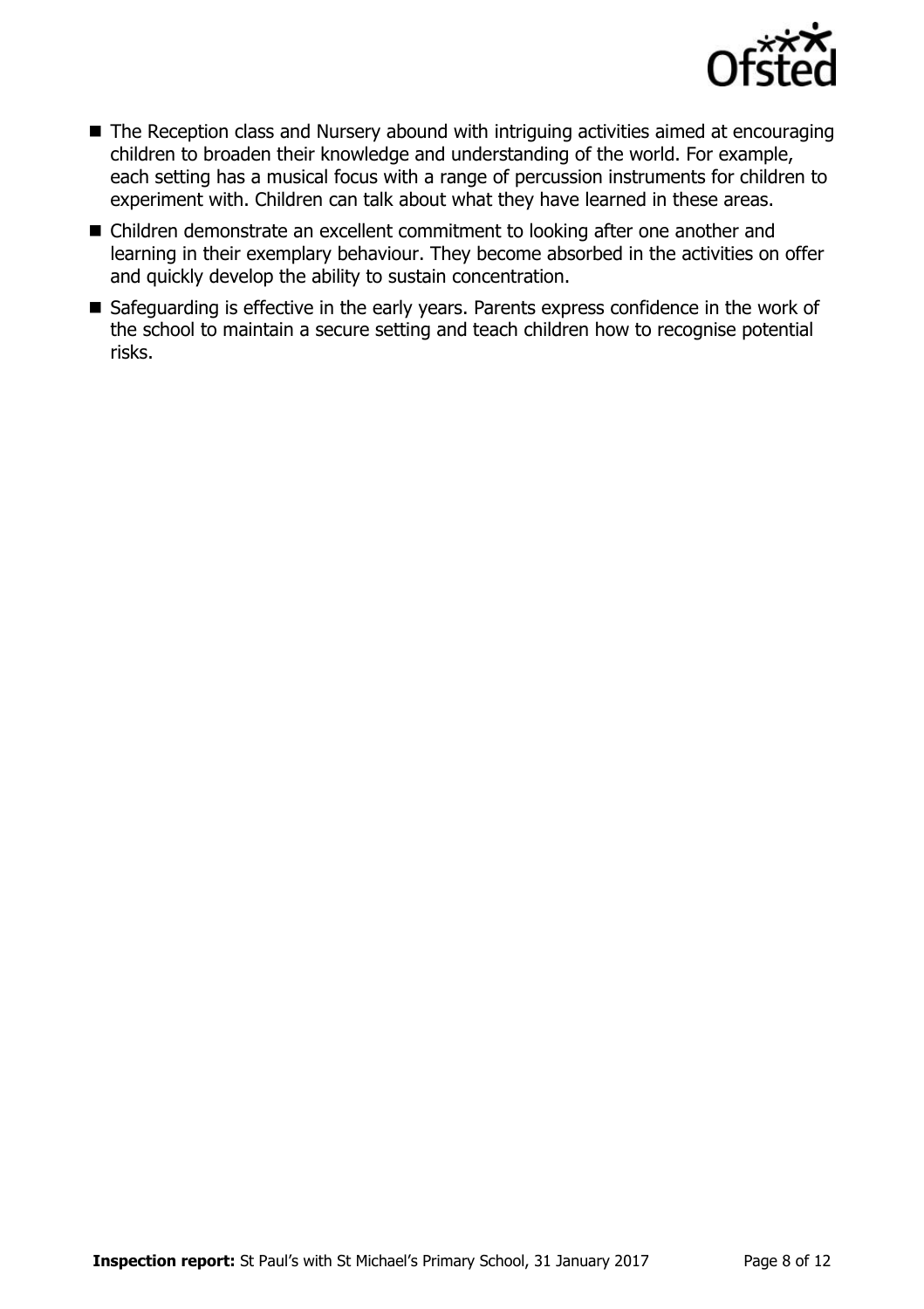

# **School details**

| Unique reference number | 100269   |
|-------------------------|----------|
| Local authority         | Hackney  |
| Inspection number       | 10023647 |

The school was inspected on 31 January 2017 under section 8 of the Education Act 2005. This inspection was led by an Ofsted Inspector. The inspection was also deemed a section 5 inspection under the same Act, which took place between 2 February and 3 February 2017 and was led by one of Her Majesty's Inspectors.

| Type of school                      | Primary                  |
|-------------------------------------|--------------------------|
| School category                     | Voluntary aided          |
| Age range of pupils                 | 3 to 11                  |
| Gender of pupils                    | Mixed                    |
| Number of pupils on the school roll | 215                      |
| Appropriate authority               | The governing body       |
| Chair                               | <b>Alex Doherty</b>      |
| <b>Headteacher</b>                  | Tom Panagiotopoulos      |
| Telephone number                    | 020 7254 1927            |
| Website                             | www.spsm.hackney.sch.uk  |
| <b>Email address</b>                | head@spsm.hackney.sch.uk |
| Date of previous inspection         | 7-8 November 2012        |

### **Information about this school**

- The school meets the requirements for the publication of specified information on its website.
- The school is smaller than the average-sized primary school.
- The school meets the government's floor standards, which are the minimum expectations for pupils' attainment and progress by the end of key stage 2.
- The proportion of pupils from disadvantaged backgrounds, entitled to the pupil premium, is much higher than average.
- The proportion of pupils who have special educational needs and/or disabilities is much higher than average.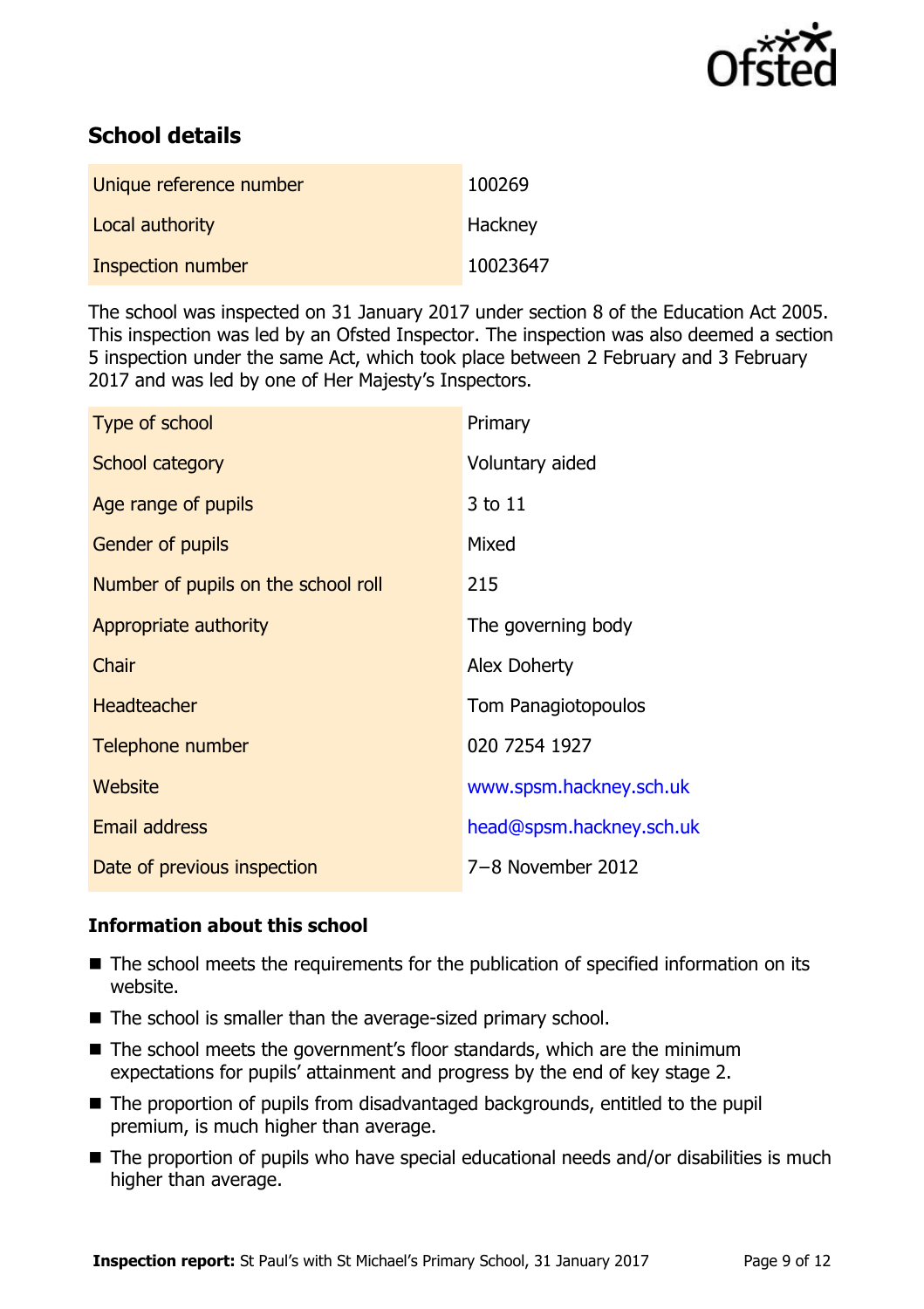

■ The proportion of pupils who speak English as an additional language is higher than average as is the proportion of pupils from minority ethnic groups.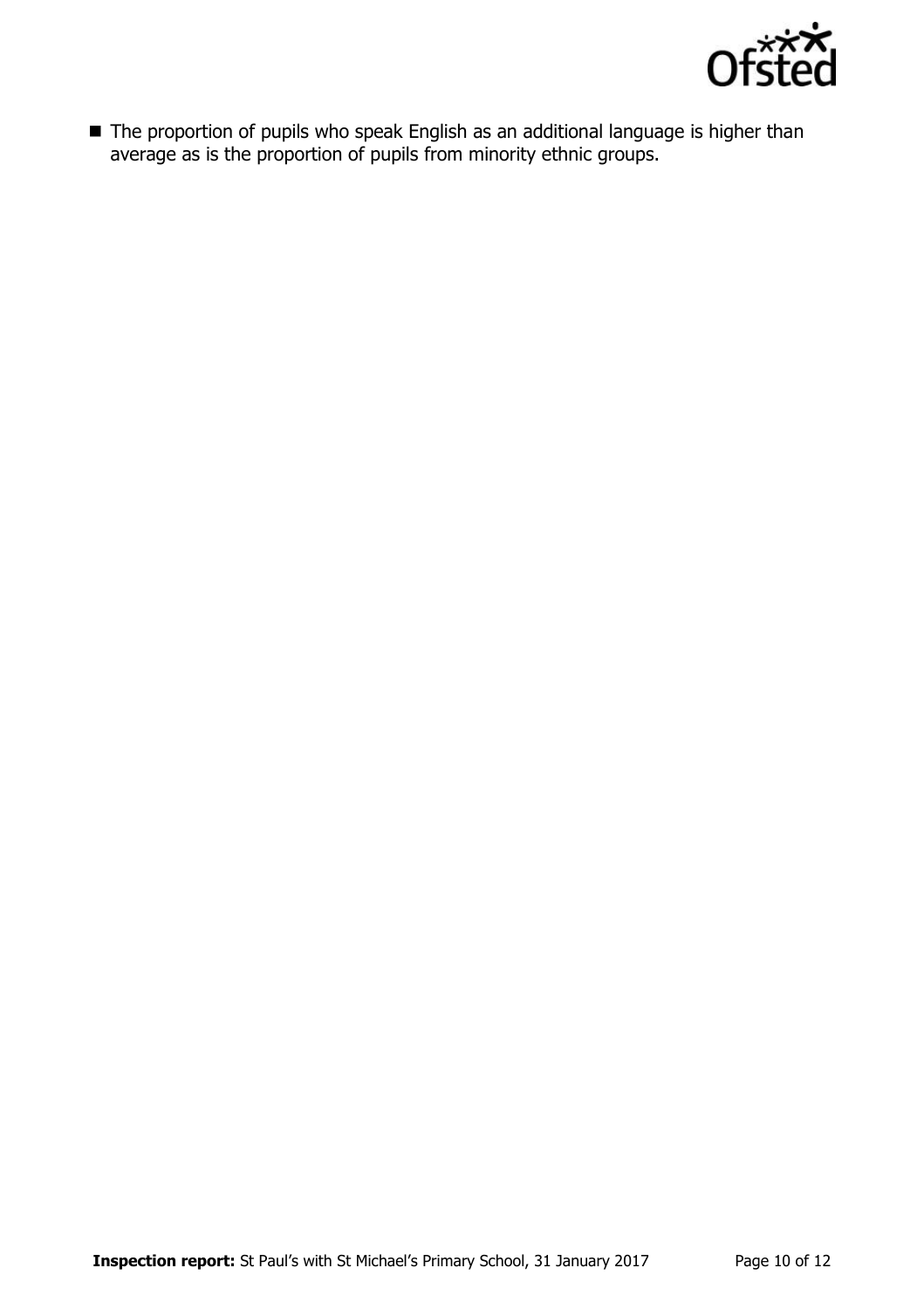

# **Information about this inspection**

- **Inspectors made observations in lessons in each year group, including the Nursery and** Reception classes. Many of these observations were conducted jointly with senior leaders. Inspectors observed pupils' behaviour during playtime and at lunchtime.
- Meetings were held with senior leaders and governors. Inspectors also held discussions with a number of middle leaders.
- Inspectors scrutinised a range of documents including the school's plans for improvement, information about pupils' achievements and leaders' monitoring records.
- **Inspectors looked at safeguarding information related to the checks on staff,** attendance information and documents about pupils' behaviour.
- **Inspectors met with parents informally at the beginning of the school day and** considered eight responses to the online Parent View questionnaire. They also looked at the school's own surveys of pupils' and parents' opinions.
- Pupils' work across a wide range of subjects was scrutinised with school leaders.
- **Inspectors met with a group of pupils. They heard pupils with a range of abilities read.**

### **Inspection team**

| Andrew Wright, lead inspector  | Her Majesty's Inspector |
|--------------------------------|-------------------------|
| Lando Du Plooy                 | Ofsted Inspector        |
| Martin Roberts, lead inspector | Ofsted Inspector        |